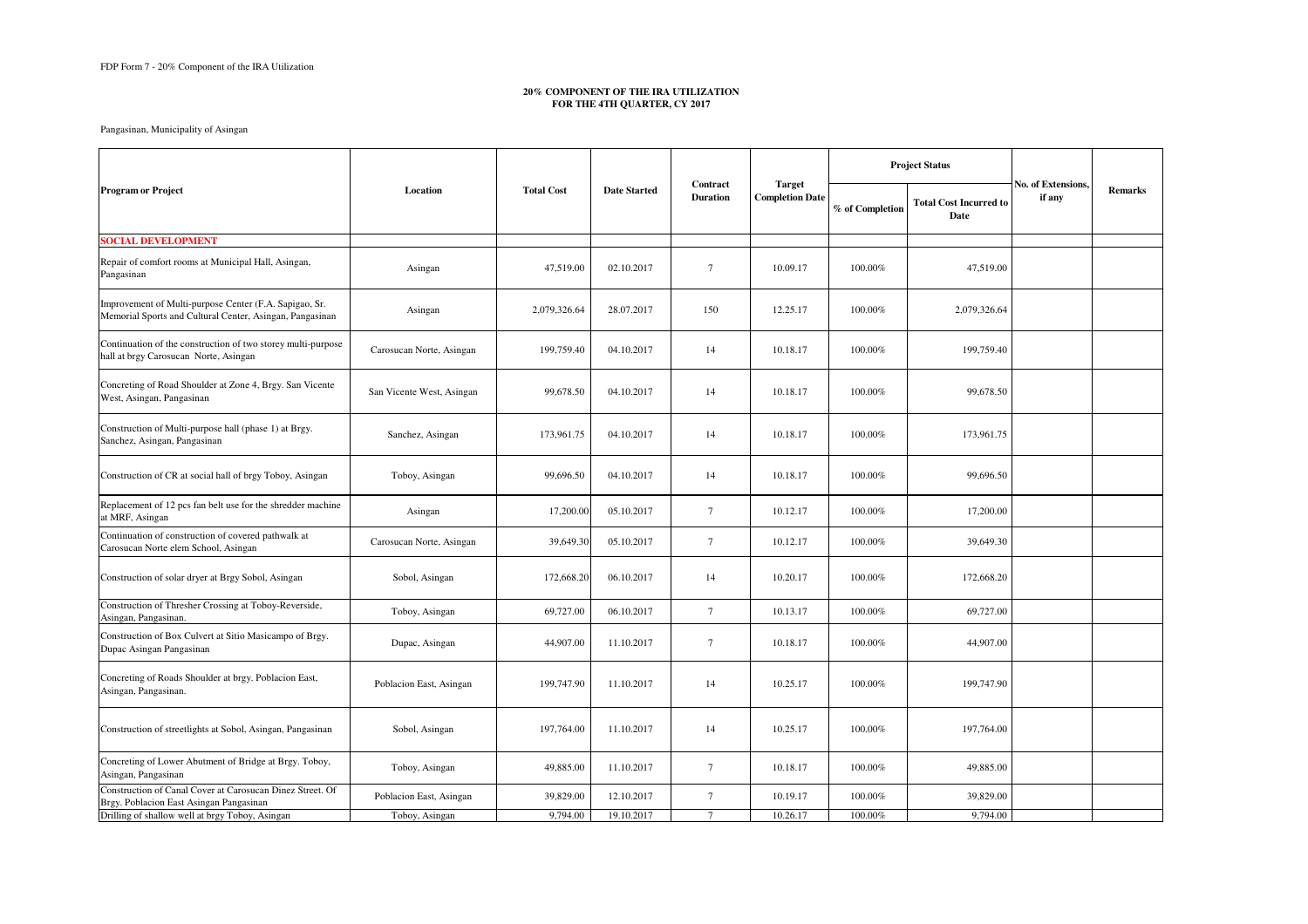## **20% COMPONENT OF THE IRA UTILIZATION FOR THE 4TH QUARTER, CY 2017**

|                                                                                                                |                           |                   |                     |                             |                                         | <b>Project Status</b> |                                       |                              |                |
|----------------------------------------------------------------------------------------------------------------|---------------------------|-------------------|---------------------|-----------------------------|-----------------------------------------|-----------------------|---------------------------------------|------------------------------|----------------|
| <b>Program or Project</b>                                                                                      | Location                  | <b>Total Cost</b> | <b>Date Started</b> | Contract<br><b>Duration</b> | <b>Target</b><br><b>Completion Date</b> | % of Completion       | <b>Total Cost Incurred to</b><br>Date | No. of Extensions,<br>if any | <b>Remarks</b> |
| Construction of social hall (concreting of pavement) at brgy<br>Baro, Asingan                                  | Baro, Asingan             | 199,701.00        | 23.10.2017          | $\tau$                      | 10.30.17                                | 100.00%               | 199,701.00                            |                              |                |
| Continuation of the construction of multi-purpose hall at brgy<br>Toboy Asingan                                | Toboy, Asingan            | 99,745.40         | 23.10.2017          | $7\phantom{.0}$             | 10.30.17                                | 100.00%               | 99,745.40                             |                              |                |
| Water pump and flex hose to be use at MRF, Asingan,<br>Pangasinan                                              | Asingan                   | 6,750.00          | 24.10.2017          | $7\phantom{.0}$             | 10.31.17                                | 100.00%               | 6,750.00                              |                              |                |
| Construction of multi-purpose hall (phase1) at brgy San<br>Vicente West, Asingan                               | San Vicente West, Asingan | 199,623.50        | 24.10.2017          | $\tau$                      | 10.31.17                                | 100.00%               | 199,623.50                            |                              |                |
| Concreting of Road Shoulder at Brgy. Calepaan, Asingan,<br>Pangasinan.                                         | Calepaan, Asingan         | 99,823.25         | 27.10.2017          | $\tau$                      | 11.03.17                                | 100.00%               | 99,823.25                             |                              |                |
| Rehabilitation of the thresher crossing at zone I, Palaris,<br>Asingan                                         | Palaris, Asingan          | 49,496.00         | 09.11.2017          | $\tau$                      | 11.16.17                                | 100.00%               | 49,496.00                             |                              |                |
| Painting of Don Teofilo Bauzon Elem. School, Macalong,<br>Asingan                                              | Macalong, Asingan         | 5,289.43          | 14.11.2017          | $7\phantom{.0}$             | 11.21.17                                | 100.00%               | 5,289.43                              |                              |                |
| Construction of waiting shed at Calepaan, Asingan                                                              | Calepaan, Asingan         | 39,785.50         | 23.11.2017          | $7\phantom{.0}$             | 11.30.17                                | 100.00%               | 39,785.50                             |                              |                |
| Filling of top soil, construction of CR & Pavement of trading<br>post at MACALONG, Asingan                     | Macalong, Asingan         | 497,585.69        | 29.11.2017          | 14                          | 12.13.17                                | 100.00%               | 497,585.69                            |                              |                |
| Continuation of the Construction of Covered Court at<br>Bobonan, Asingan, Pangasinan                           | Bobonan, Asingan          | 134,087.00        | 05.12.2017          | 14                          | 12.19.17                                | 100.00%               | 134,087.00                            |                              |                |
| construction of CHB Lined canal at ZONE II, Brgy COLDIT,<br>Asingan                                            | Coldit, Asingan           | 103,916.00        | 06.12.2017          | 14                          | 12.20.17                                | 100.00%               | 103,916.00                            |                              |                |
| Repair of water pump at MRF, Asingan                                                                           | Asingan                   | 1,492.00          | 11.12.2017          | $7\phantom{.0}$             | 12.18.17                                | 100.00%               | 1,492.00                              |                              |                |
| Redevelopment of Asingan Town Plaza (phase II), Asingan                                                        | Asingan                   | 9,987,966.93      | 12.12.2017          |                             | 12.12.17                                | 100.00%               | 9,987,966.93                          |                              |                |
| Battery charger for the maintenance of MRF, Asingan                                                            | Asingan                   | 5,000.00          | 12.12.2017          | $\tau$                      | 12.19.17                                | $100.00\%$            | 5,000.00                              |                              |                |
| Replacement of solenoid, radiator and wiring repair for mun.<br>loader of this municipality                    | Asingan                   | 14,900.00         | 12.12.2017          | $7\phantom{.0}$             | 12.19.17                                | $100.00\%$            | 14,900.00                             |                              |                |
| Supplies for the maintenance of MRF, Asingan                                                                   | Asingan                   | 30,900.00         | 12.12.2017          | $\tau$                      | 12.19.17                                | 100.00%               | 30,900.00                             |                              |                |
| Supplies to be used at maintenance sports complex                                                              | Asingan                   | 4,818.00          | 12.12.2017          | $\tau$                      | 12.19.17                                | 100.00%               | 4,818.00                              |                              |                |
| Fabrication of grills for the newly constructed school building<br>at Angela Valdez Ramos National High School | AVRNHS, Asingan           | 32,900.00         | 12.12.2017          | 14                          | 12.26.17                                | 100.00%               | 32,900.00                             |                              |                |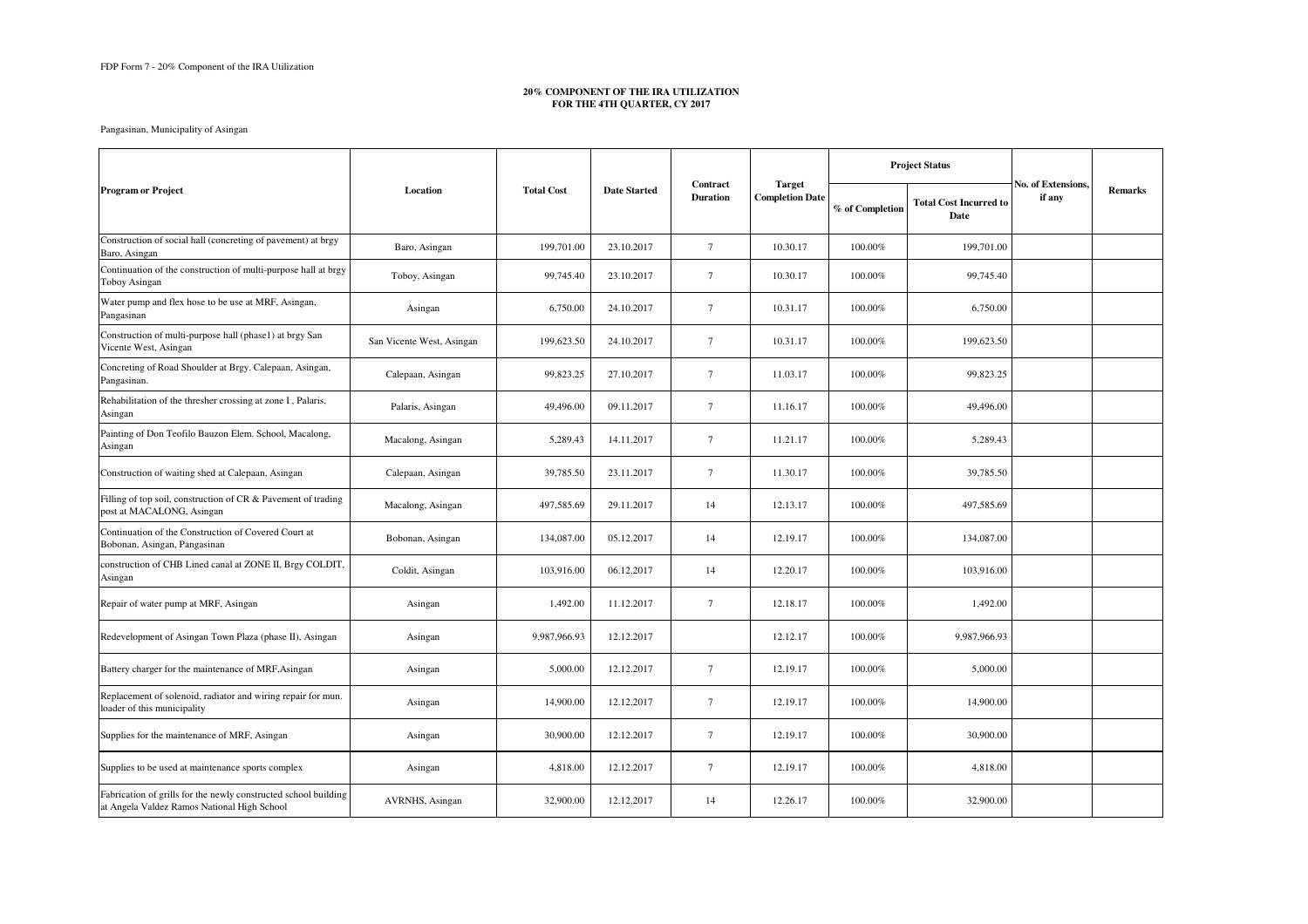## **20% COMPONENT OF THE IRA UTILIZATION FOR THE 4TH QUARTER, CY 2017**

|                                                                                                                                                     |                               |                   |                     |                             |                                         | <b>Project Status</b> |                                       | <b>No. of Extensions.</b> |                |
|-----------------------------------------------------------------------------------------------------------------------------------------------------|-------------------------------|-------------------|---------------------|-----------------------------|-----------------------------------------|-----------------------|---------------------------------------|---------------------------|----------------|
| <b>Program or Project</b>                                                                                                                           | Location                      | <b>Total Cost</b> | <b>Date Started</b> | Contract<br><b>Duration</b> | <b>Target</b><br><b>Completion Date</b> | % of Completion       | <b>Total Cost Incurred to</b><br>Date | if any                    | <b>Remarks</b> |
| Installation of ceiling of the school canteen at Carosucan<br>Norte national high school                                                            | Carosucan Norte, Asingan      | 32,907.50         | 12.12.2017          | 14                          | 12.26.17                                | 100.00%               | 32,907.50                             |                           |                |
| Construction of two units CR at Carosucan Sur National High<br>School, Asingan                                                                      | Carosucan osucan Sur, Asingan | 32,863.00         | 12.12.2017          | 14                          | 12.26.17                                | 100.00%               | 32,863.00                             |                           |                |
| Construction of Waiting Shed at Macuban FMR, Domanpot,<br>Asingan                                                                                   | Domanpot, Asingan             | 34,421.00         | 12.12.2017          | 14                          | 12.26.17                                | 100.00%               | 34,421.00                             |                           |                |
| Installation of pathway lights and landscaping in front of PPP<br>Bldg. of Luciano Millan National High School, Asingan,<br>Pang.                   | Poblacion West, Asingan       | 31,900.00         | 12.12.2017          | 14                          | 12.26.17                                | 100.00%               | 31,900.00                             |                           |                |
| Streetlights of San Vicente East, Asingan                                                                                                           | San Vicente East, Asingan     | 22,325.00         | 12.12.2017          | 7                           | 12.19.17                                | 100.00%               | 22,325.00                             |                           |                |
| Repair of senior citizens office at brgy SAN VICENTE<br><b>WEST</b>                                                                                 | San Vicente West, Asingan     | 9,969.00          | 12.12.2017          | 7                           | 12.19.17                                | 100.00%               | 9,969.00                              |                           |                |
| Fabrication of Spandrel at Covered Court of San Vicente<br>West Integrated School, Asingan, Pangasinan                                              | San Vicente West, Asingan     | 49,875.50         | 12.12.2017          | 14                          | 12.26.17                                | 100.00%               | 49,875.50                             |                           |                |
| Payment of materials for the fabrication of movable canopy of<br><b>BRGY SANCHEZ, Asingan</b>                                                       | Sanchez, Asingan              | 24,760.00         | 12.12.2017          | 7                           | 12.19.17                                | 100.00%               | 24,760.00                             |                           |                |
| Construction of 3 stairs and walls of the backstage of new<br>school stage at toboy national high school                                            | Toboy, Asingan                | 32,885.00         | 12.12.2017          | 14                          | 12.26.17                                | 100.00%               | 32,885.00                             |                           |                |
| Replacement of pressure plate and bearing for 3 wheel<br>vehicle (pog-pog) of Mun. of Asingan                                                       | Asingan                       | 7,800.00          | 31.12.2017          | $7\phantom{.0}$             | 01.07.18                                |                       |                                       |                           | on going       |
| Replacement of ceiling at 2nd floor lobby, repainting of<br>officers and fabrication of cabinets at various offices of<br><b>Municipal Building</b> | Asingan                       | 500,000.00        | 31.12.2017          | 14                          | 01.14.18                                |                       |                                       |                           | on going       |
| Rehabilitation of 2 unit restroom of Mayor Francisco A.<br>Sapigao Sr.Memorial Sports and Cultural Center                                           | Asingan                       | 200,000.00        | 31.12.2017          | 14                          | 01.14.18                                |                       |                                       |                           | on going       |
| Installation of streetlights at Sitio Catudayan, Bantog,<br>Asingan, Pangasinan                                                                     | Bantog, Asingan               | 29,720.90         | 31.12.2017          | 14                          | 01.14.18                                |                       |                                       |                           | on going       |
| Continuation of gate at Ariston Bantog National High School,<br>Asingan, Pangasinan                                                                 | Bantog, Asingan               | 32,234.00         | 31.12.2017          | 14                          | 01.14.18                                |                       |                                       |                           | on going       |
| Concreting of Multi-Purpose Pavement at Sitio Aragaag of<br>Brgy. Bantog, Asingan Pangasinan                                                        | Bantog, Asingan               | 99,823.25         | 31.12.2017          | 14                          | 01.14.18                                |                       |                                       |                           | on going       |
| Continuation of the construction of main gate at Ariston-<br><b>Bantog National High School</b>                                                     | Bantog, Asingan               | 33,000.00         | 31.12.2017          | 14                          | 01.14.18                                |                       |                                       |                           | on going       |
| Fabrication of Basketball Stand at Brgy. Bantog, Asingan<br>Pangasinan                                                                              | Bantog, Asingan               | 40,000.00         | 31.12.2017          | 14                          | 01.14.18                                |                       |                                       |                           | on going       |
| Construction of proposed Brgy. MFR at Carosucan osucan<br>Sur, Asingan Pangasinan                                                                   | Carosucan Sur, Asingan        | 51,000.00         | 31.12.2017          | 14                          | 01.14.18                                |                       |                                       |                           | on going       |